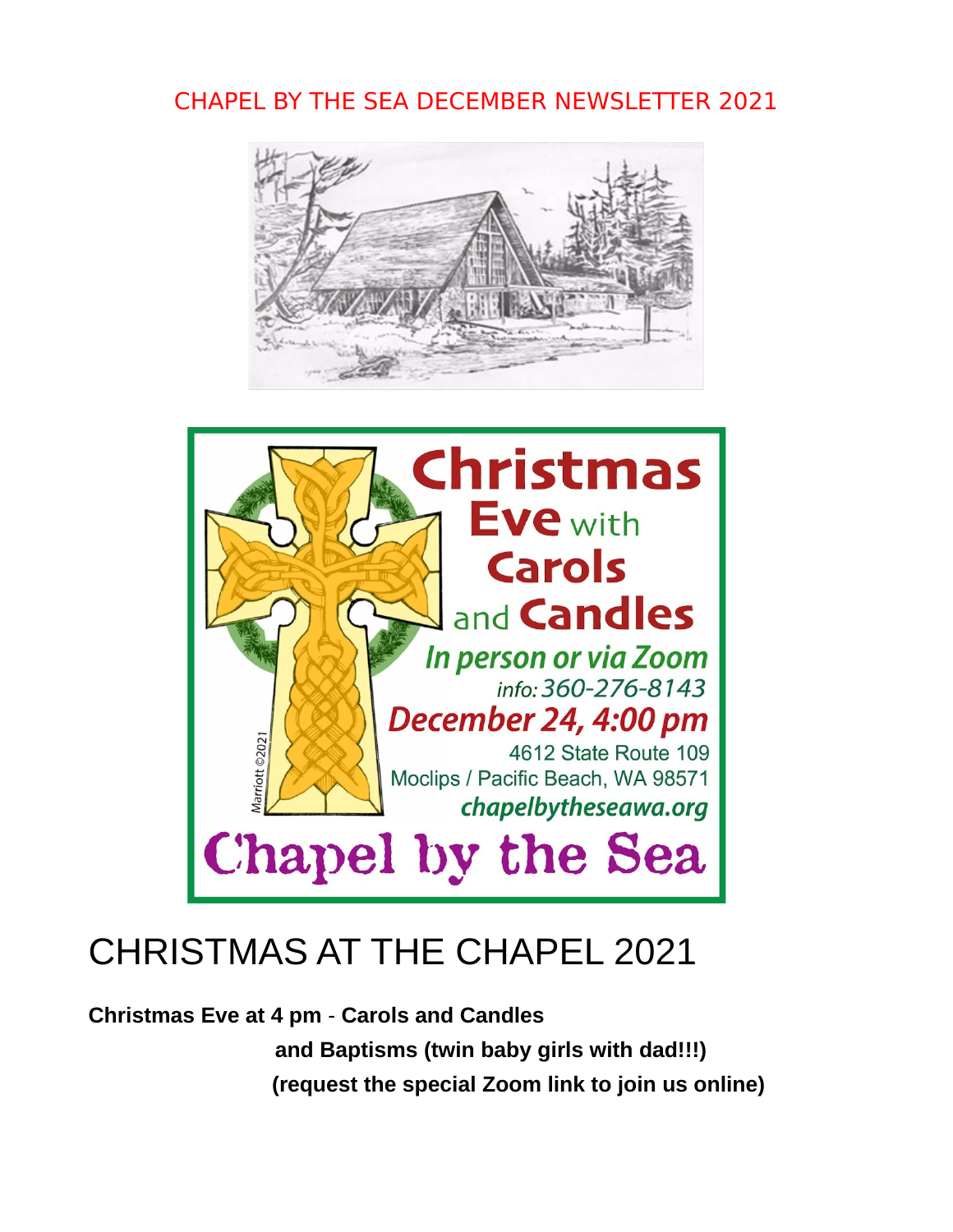#### **Christmas Day - a time to be with family and friends**

and enjoy God's gift of life and love to us.

**Sunday, December 26 - Worship at 10:30 am**

Guest preacher - Stephen Northcutt

Sundays at 10:30 am w**orship in person (masks required), refreshments & fellowship on the patio. AND/OR you have the option to join us online live via Zoom: email [pastor@chapelbytheseawa.org](mailto:pastor@chapelbytheseawa.org) for the Zoom link**

**Sunday, December 12 -** we welcome two new members! **Bill and Mary Duncanson** will be presented to the congregation.

**Sunday, December 19 - the Christmas Joy Offering** will be received. This is one of four special offerings we receive each year (attached).

**ADVENT STUDY continues every Thursday through December 23 at 4 pm via Zoom "Come to Bethlehem and Be Nourished"**

**Email the pastor for the Zoom link. Go to [pcusa.org/2021Advent](http://pcusa.org/2021Advent) for the online devotional which continues through the 12 days of Christmas.**

**HUNGER ACTION TEAM of Chapel by the Sea has partnered with the Clipper Inn in Pacific Beach to offer a hot sandwich and beverage to those who stop by between 11 am - 12 noon, Monday through Friday. Call the church office if you'd like to pick up a few gift certificates to bless others. Over 70 certificates have been distributed to bless our neighbors with a hot lunch on a cold day.** 

**THE 2021 STEWARDSHIP LETTER has been mailed to all our friends in Christ who contribute to the ongoing ministry at the chapel. A copy of the letter and pledge form (explaining per capita) is attached.**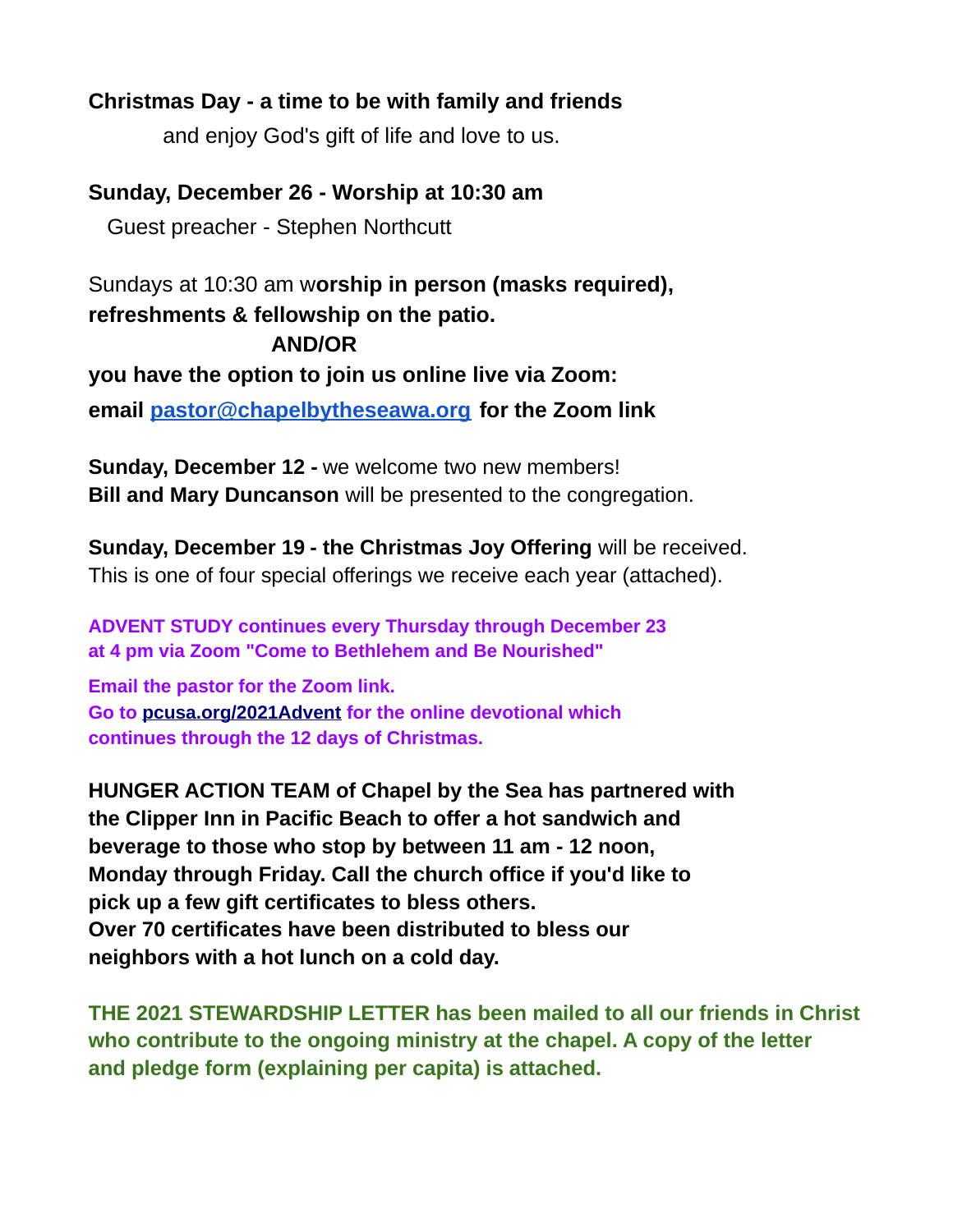### Community Outreach

AA - Mondays at 7 pm - AA meetings have resumed in the chapel hall. Contact Nita at [nitajohnson@coastaccess.com](mailto:nitajohnson@coastaccess.com)

Tuesdays - outside group meets.

If you'd like to book the chapel hall for an event or meeting call 360.276.8143

**Food bank - 3rd Tuesday** at Fire Dept. 8 parking lot from 9 - 11 am - Coastal Harvest/PB Foodbank/Chapel

> In November the chapel offered sandwich gift certificates. In December we have blankets to give away.

**Every Friday** - Lee and Kelly deliver food boxes of fresh produce to the post offices in Pacific Beach and Moclips

### **Chapel by the Sea Prayer List**

... *pray without ceasing... 1 Thess. 5:17* 

THE COVID CRISIS CONTINUES... more people dying of the virus than this time last year!

- \* Ed and Margaret Tegenfeldt as they travel for sister Ellie's memorial
- \* Dianne Burton for healing of her broken arm
- \* Penny and Jim Adkins
- \* Tom Ferguson's step father.
- \* Marilyn Ferguson's cousin and the Brain Family
- \* Beverly Breslen, Dianne's sister.
- \* Rose, Joann Lacy's friend is recovering at home
- \* JC awaiting heart transplant from Covid-19
- \* Maureen Rosander's father
- \* Sean Northcutt's grandma Karen
- \* Patti Courtright healing and pain relief from herniated disc.
- \* Gabriel Taylor, seminary student finishing up his first semester
- \* Victoria Cook, Bobbi Ray, Lee Marriott, Suzanne Hanson, health concerns
- \* Jeff, son-in-law of Phyllis Shaughnessy
- \* Suzanne's grandson Seth (Marine)